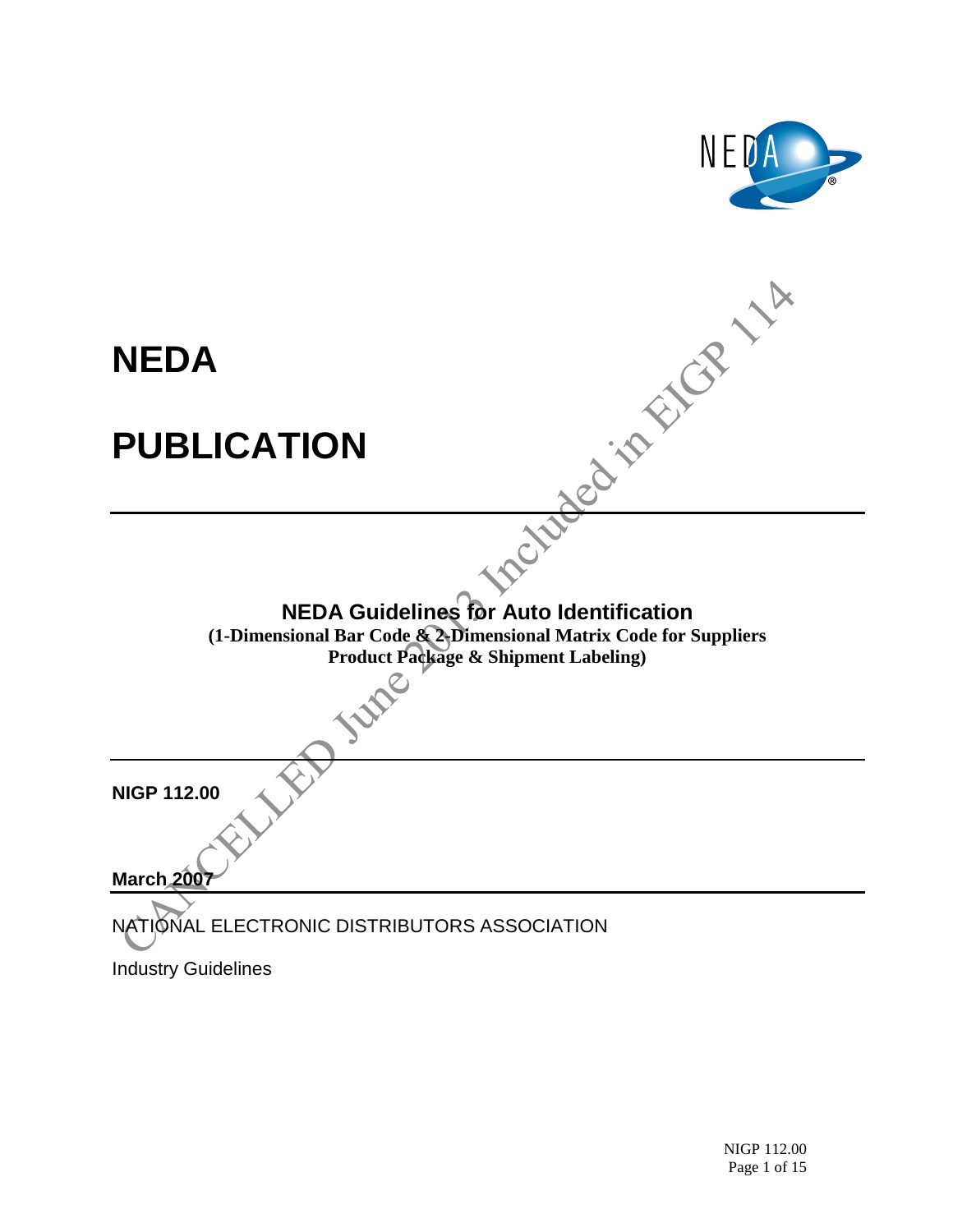## **NOTICE**

NEDA Industry Guidelines and Publications contain material that has been prepared, progressively reviewed, and approved through various NEDA-sponsored industry task forces, comprised of NEDA member distributors and manufacturers, and subsequently reviewed and approved by the NEDA Board of Directors. After adoption, efforts are taken to ensure widespread dissemination of the guidelines. NEDA reviews and updates the guidelines as needed.

NEDA Industry Guidelines and Publications are designed to serve the public interest, including electronic component distributors, through the promotion of uniform and consistent practices between manufacturers and distributors resulting in improved efficiency, profitability, product quality, safety, and environmentally responsible practices. Existence of such guidelines shall not in any respect preclude any member or non-member of NEDA from adopting any other practice not in conformance to such guidelines, nor shall the existence of such guidelines preclude their voluntary use by those other than NEDA members, whether the guideline is to be used either domestically or internationally.

NEDA does not assume any liability or obligation whatever to parties adopting NEDA Industry Guidelines and Publications. Each company must independently assess whether adherence to some or all of the guidelines is in its own best interest.

Inquiries, comments and suggestions relative to the content of this NEDA Industry Guideline should be addressed to NEDA headquarters.

> NATIONAL ELECTRONIC DISTRIBUTORS ASSOCIATION 1111 Alderman Dr., Suite 400 Alpharetta, GA 30005 678-393-9000

Published by

Copyright 1999 Printed in U.S.A. All rights reserved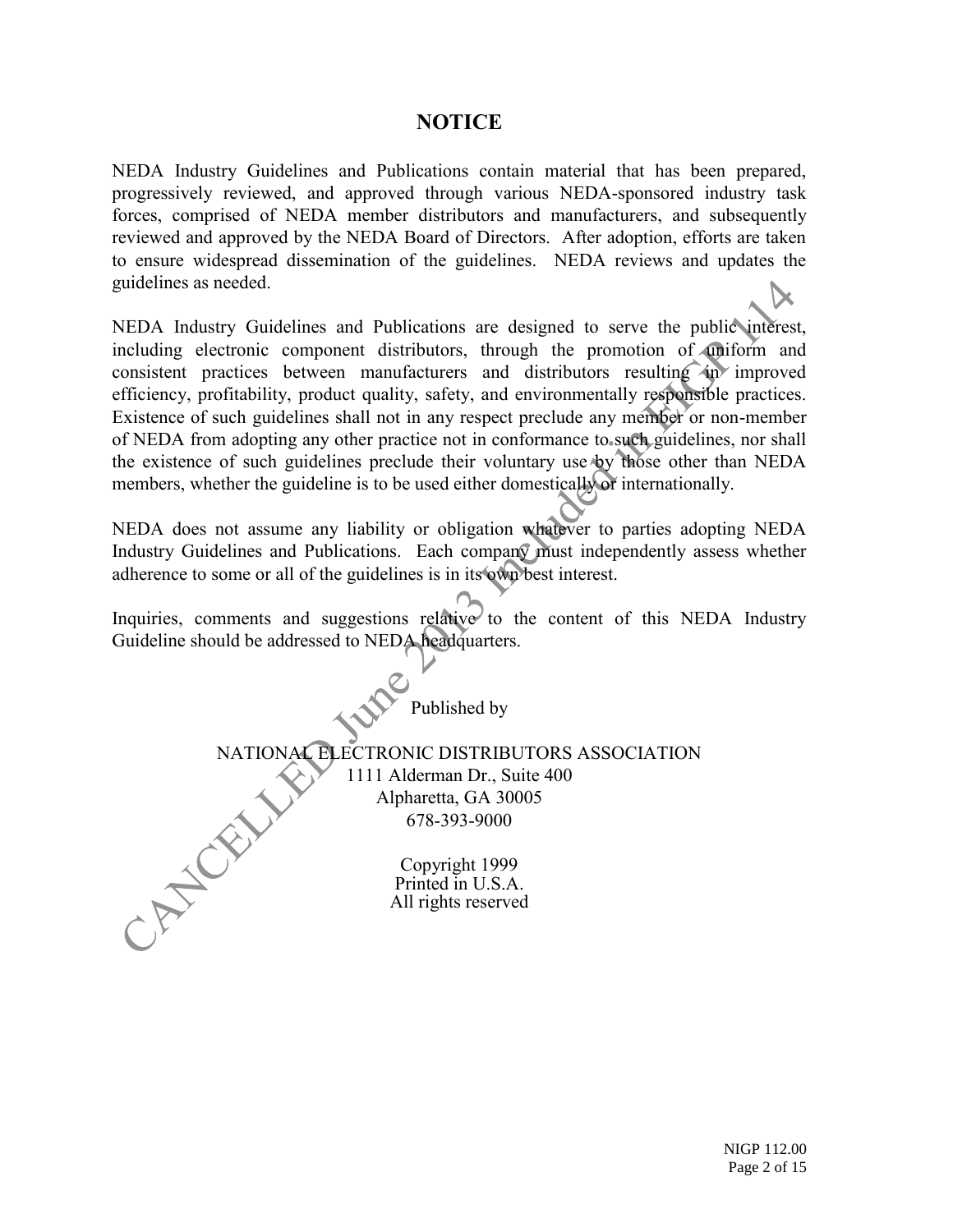#### **NEDA Supplier Guideline Auto Identification (1-Dimensional Bar Code & 2-Dimensional Matrix Code For Suppliers Product Package & Shipment Labeling)**

The purpose of this guideline is to provide current technical information that will help the Electronics Distribution Industry to know and choose appropriate symbology(s), materials, and equipment for their current and future application needs. This document is consistent with current industry standards (see EIA, CEA, ANSI, & ISO/IEC reference documents), and will make recommendations for symbology(s) and standardized set of data and data identifiers for each level of labeling applications used in the electronic manufacturing component supply chain (non-retail).

Index:

- I. Defined Terms Related To This Document
- II. Reference Documents
- III. Symbologies
- IV. Materials & Equipment
- V. Applications & Interface
- VI. Examples

## **I. Defined Terms Related To This Document**

- A. 1-Dimensional (1D) Barcode A bar code symbology in which the symbol is formed of a single row of symbol characters (made up of narrow & wide bars and spaces).
- B. 2-Dimensional (2D) Matrix Code Optically readable symbols that must be examined both vertically and horizontally to read the entire message. Two-dimensional symbols may be one of two types: matrix symbols and multi-row barcode symbols. Two dimensional symbols have error detection and may include error correction features.
- C. Component Electronic or electrical parts (e.g., bare printed circuit boards, integrated circuits, capacitors, diodes, electronic modules, switches, heat sinks, resistors, electronic/electrical connector, etc.) of a first level assembly. A single part, item, or material purchased, manufactured, and/or distributed
- D. Data Identifier (DI) A specified character, or string of characters, that defines the intended use of the data element that follows.
- $\tilde{P}$ acking Slip Also known as a pick list, pack/packing list or delivery note, this document contains the order specific information for the total ship quantity of 1 or more part numbers of a Purchase Order.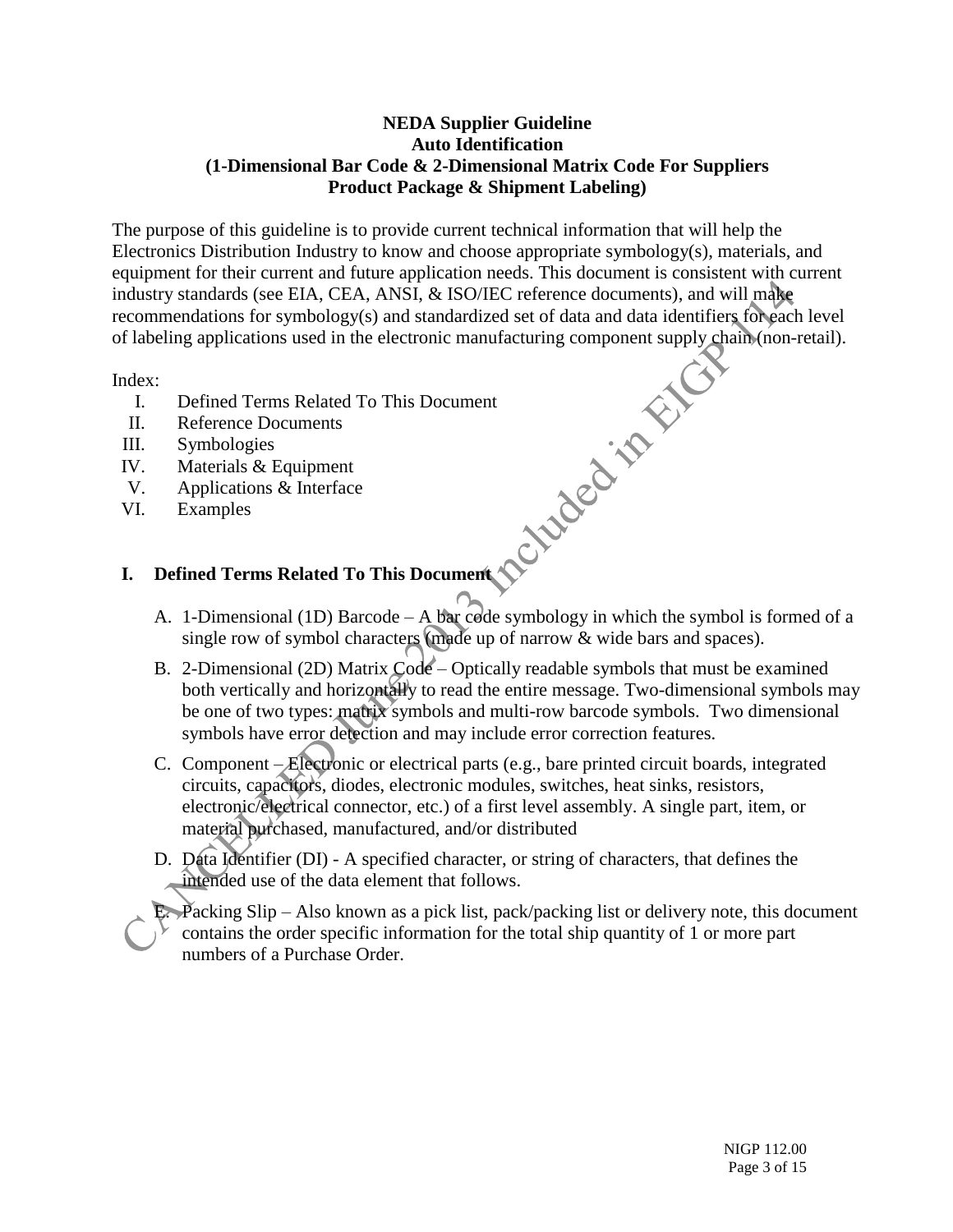- F. Product Package A commercial unit of components defined by the supplier including, if applicable, their means for protection, structured alignment, and for transporting, storage, and/or assembly. Typical examples of a product package for leaded components (such as Integrated Circuits) are:
	- The single reel on which components are taped
	- The single ammo box containing taped components
	- The single (inner) transportable bag or box containing a reel, tube(s), stick(s), tray(s), or bulk packed components
	- The single (intermediate) transportable bag or box containing multiple inner reels, bags, or boxes
- G. Shipping Container The outer non-breakable container handled by a freight carrier in the transportation of an order from a shipper (supplier) to a receiver (customer or forwarder).
- H. Unit Pack The first tie, wrap, or container of a single part number (i.e.; tape, tube, tray, bag) — A unit pack may be an item packaged singly or a standardized quantity of items.

### **II. Reference Documents**

JEP 130, NEDA Supplier Guideline, Packing and Handling

CEA-706, Component Marking Standard

JEDEC JEP 130, Guidelines for Packing and Labeling of Integrated Circuits in Unit Container Packing

CEA-624-A, Linear Bar Code and Two-Dimensional Symbols for the Labeling of Product Packages

ISO 22742 - Packaging – Linear Bar Code and Two-Dimensional Symbols for Product Packaging

CEA-556-C, Outer Shipping Container Label Standard

ISO 15434 - Packaging - Bar Code and Two-Dimensional Symbols for Shipping, Transport and Receiving Labels

ANS MH10.8.2 Data Application Identifier Standard

ISO/IEC 15415, Information Technology - Automatic Identification and Data Capture Techniques – Bar Code Print Quality Test Specification – Two-Dimensional Symbols

ISO/IEC 15416, Information Technology -- Automatic Identification and Data Capture Techniques -- Bar Code Print Quality Test Specification -- Linear Symbols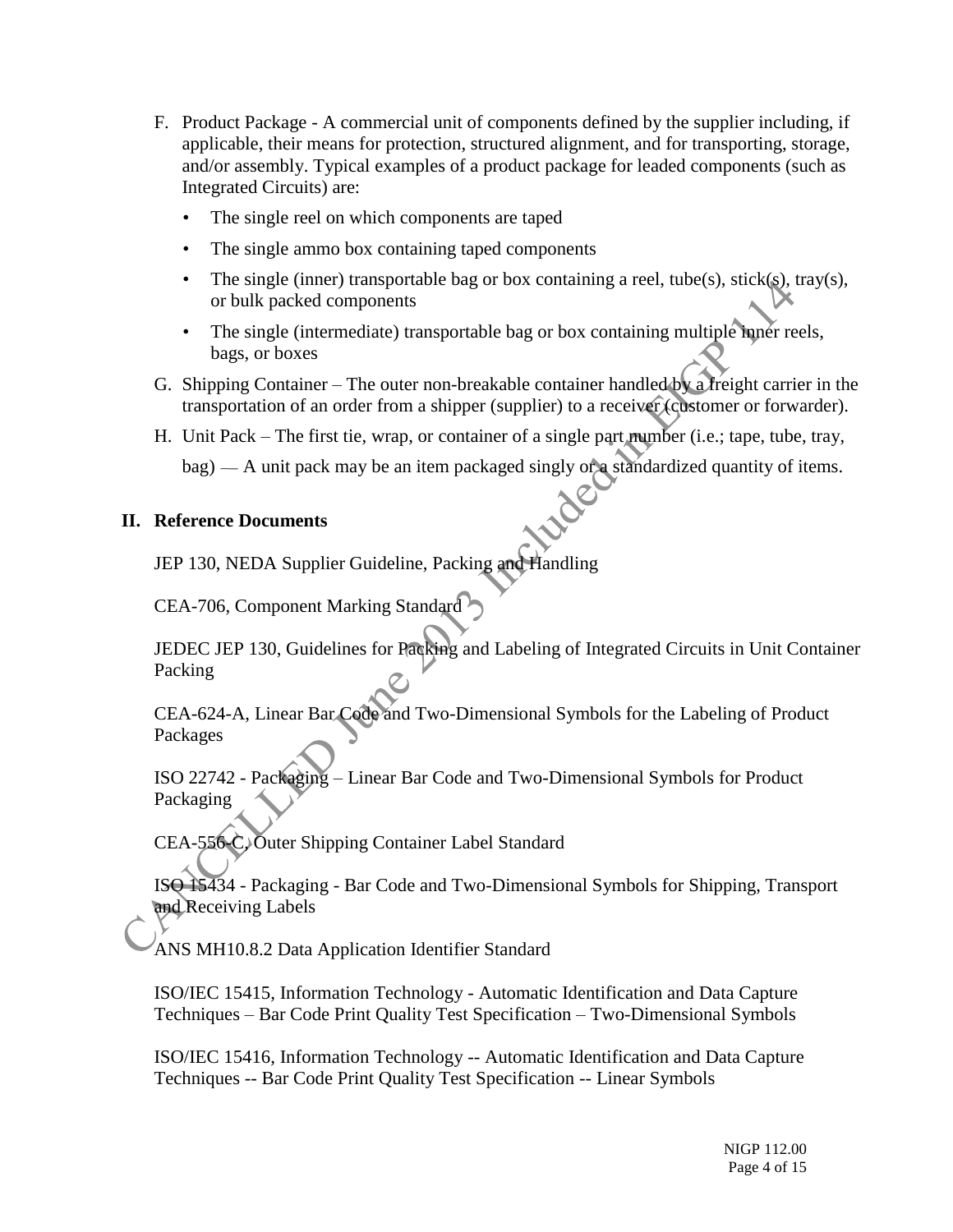ISO/IEC 15417, Information Technology — International Symbology Specification - Code 128

ISO/IEC 16388, Information Technology — International Symbology Specification - Code 39

ISO/IEC 15438, Information Technology — International Symbology Specification - PDF417

ISO/IEC 16022, Information Technology — International Symbology Specification – Data Matrix

ISO/IEC 16023, Information Technology — International Symbology Specification — MaxiCode

ISO 3166-1, Codes for the Representation of Names of Countries and Their Subdivisions – Part 1: Country Codes

All documents should be available from:

Global Engineering Documents, 15 Inverness Way East, Englewood, CO 80112, Telephone: (800) 854-7179 or (303) 397-7956, Fax: (303) 397-2740, website: [http://global.ihs.com](http://global.ihs.com/) (Outside the United States, check the above website for locations in other countries).

Many can also be obtained from:

ANSI, 25 West 43rd Street (between 5th and 6th Avenues), 4th floor, New York, NY 10036, Telephone: (212) 642-4900, Fax: (212) 398-0023, website: [http://webstore.ansi.org/ansidocstore/default.asp.](http://webstore.ansi.org/ansidocstore/default.asp)

### **III. Symbologies**

A. 1D Linear Barcod

1. Code 39

a. Most commonly used barcode readable by all barcode scanners, approved for use in all major Industry Standards (ISO, ANSI, EIA/CEA, etc)

- $C$ ode 128
	- a. Approved for use in all major Industry Standards.
- b. Recommended for Disty Specifications using 1D Barcode
- c. Advantages over Code 39 are:

\* space efficiency (data compression requires less real estate and faster scan rate when compared to Code 39, for most applications).

d. Industry trend toward replacing Code 39 with Code 128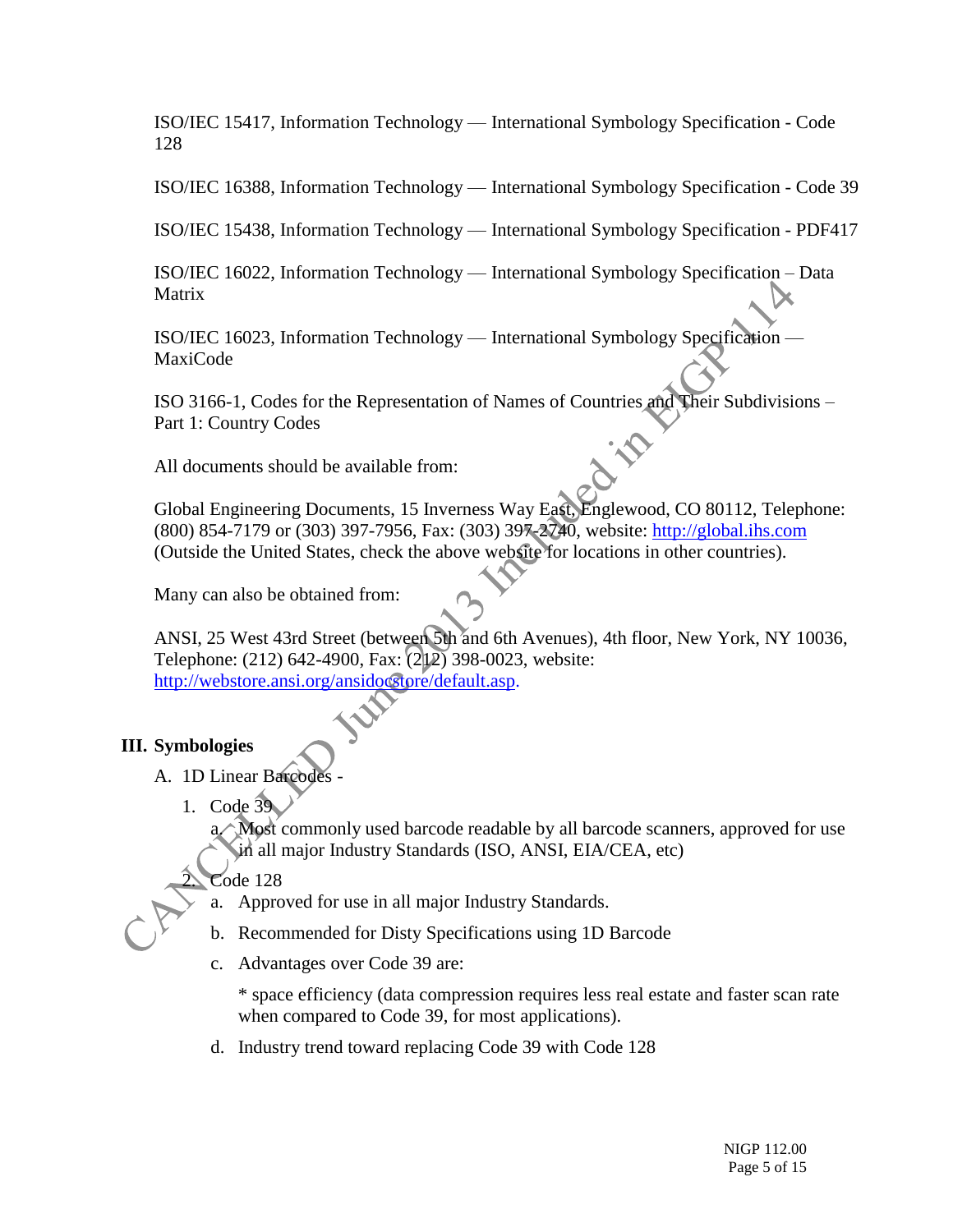- B. 2D Matrix Codes (see "Informative" in Section IV.)
	- 1. Data Matrix ECC-200
		- a. Recommended for Disty Specifications using 2D Data Matrix on inner/intermediate product packages (bags, boxes, reels). Also recommended for any required 2D Contents List for outer containers, and/or as supplement to "Mixed Load" label.
		- b. Data Matrix ECC 200 uses the automatic error correction to insure reliable performance of slightly damaged labels.
	- 2. PDF417
		- a. Recommended for Disty Specifications using 2D PDF417 on outer shipping container, Shipping Content Summary, and Packlist labels (unless amount of autoid data requires more efficient space utilization, in which case 2D Data Matrix Code is recommended)..
		- b. Error Correction level of 3 is recommended to insure reliable performance of slightly damaged labels, when using PDF417 2D.
	- 3. MaxiCode
		- a. Recommended only when required by Freight Carrier for Freight Tracking of outer shipping cartons.

### **IV. Materials & Equipment**

- A. Labels & Ribbon When selecting ribbon  $\&$ /or label suppliers it is important to qualify them (together) to insure that they meet 3 important criteria:
	- 1. Print Quality
	- 2. Smudge resistance
	- 3. Adhesive requirements (permanent and/or peel able)
- B. Printer Recommendations
	- 1. For label printing only thermal transfer printers are recommend
	- 400DPI minimum is recommended to support 1D  $& 2D$  symbologies
- Scanners/Print Quality Verifiers When selecting 1D and/or 2D symbology(s) for your supplier labeling specifications, it is necessary to also select a suitable scanner and print quality verifier for your application(s). New technological advances now permit some scanners to also double as an in-line or standalone print quality verifier (contact your full service 1D-2D solutions provider for more detailed updates). The following "Informative" section may be very helpful in determining the best symbology  $\&$ /or scanner technology to meet your current and future needs.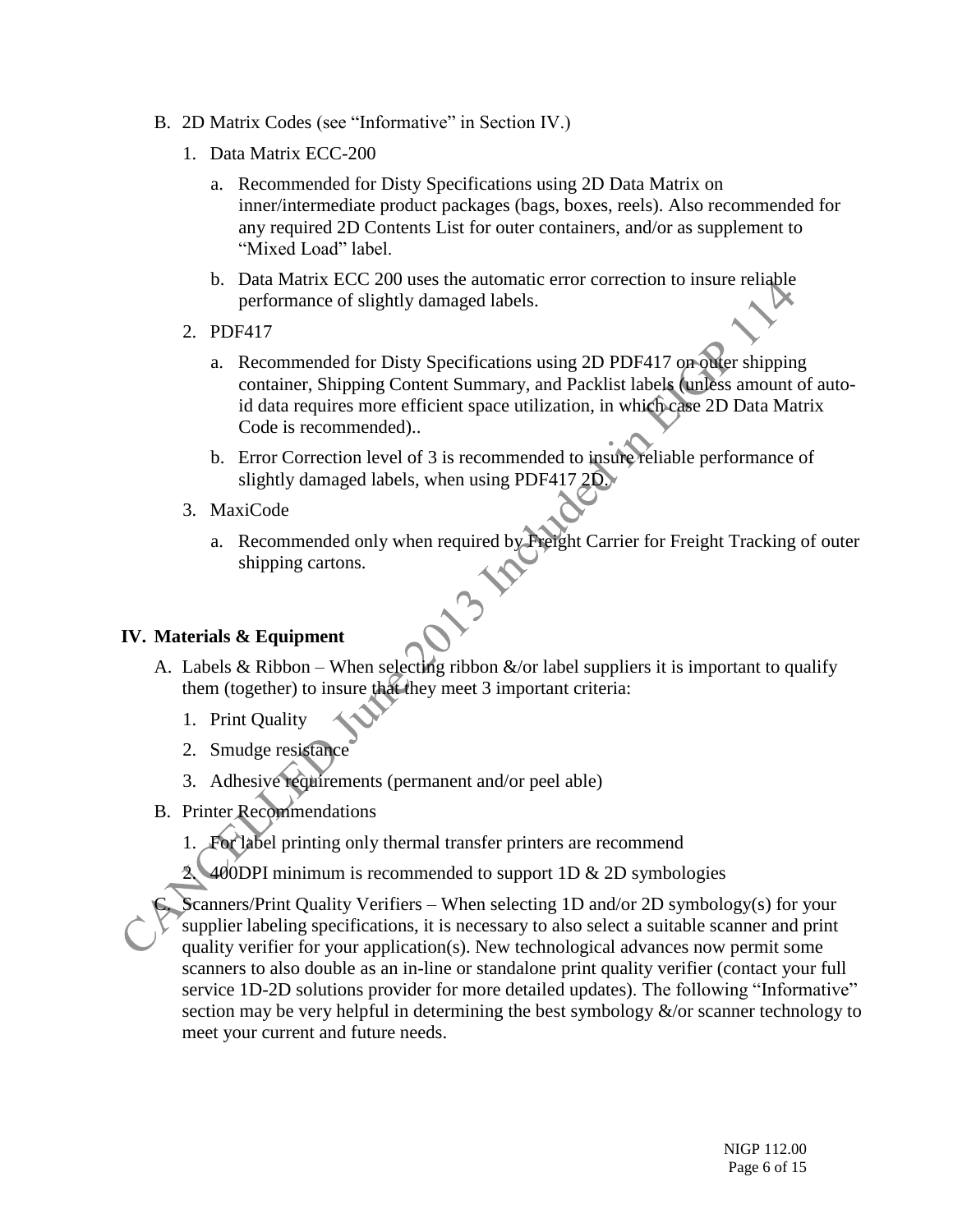## **Informative** - Selection and Use of 2D Symbols & Equipment

2D Symbol Selections - PDF 417and Data Matrix ECC 200 are approved to be used for product package labels. Before choosing a 2D symbology or equipment for your application(s), consideration needs to be made concerning all supply chain materials passing through your application(s) for scan automation and for label space efficiency. The following table illustrates the major differences to be considered when making these decisions.

|                    | LinearImager   | Area       | Linear Laser   | <b>RasterLaser</b> | Label Space Efficiency For     |
|--------------------|----------------|------------|----------------|--------------------|--------------------------------|
|                    |                | Imager     |                |                    | <b>Symbology Consideration</b> |
| <b>Symbology</b>   |                |            |                |                    | (same "X" dimension)           |
| <b>PDF417</b>      | May be         | Compatible | May be         | Compatible         | More efficient than linear     |
|                    | compatible     |            | compatible     |                    | barcode                        |
|                    | (check with    |            | (check with    |                    |                                |
|                    | Manufacturer)  |            | manufacturer)  |                    |                                |
| Data Matrix        | Not Compatible | Compatible | Not Compatible | Not Compatible     | More efficient than linear     |
| <b>ECC 200</b>     |                |            |                |                    | barcode and PDF417             |
|                    |                |            |                |                    |                                |
| 1D Code 39/        | Compatible     | Compatible | Compatible     | Compatible         | Code 128 is more efficient     |
| <b>Code 128</b>    |                |            |                |                    | than Code 39                   |
| <b>2D Maxicode</b> | May be         | Compatible | May be         | Not Compatible     | Efficient but dedicated use    |
|                    | compatible     |            | compatible     |                    | for "Freight Tracking"         |
|                    | (check with    |            | (check with    |                    | purposes.                      |
|                    | Manufacturer)  |            | manufacturer)  |                    |                                |

When evaluating printers and scanners/verifiers, other special considerations should include:

- Printer capabilities (2D capabilities, DPI, Print Quality, Size/Footprint, etc.)
- Print Quality Verifier types and capabilities (application variables handheld, fixed, inline, etc.)
- Scanner types & capabilities (application variables hand-held, fixed, field of view, depth of field, lighting,  $etc.$ )

## **V. Marking/Labeling Applications & Interface**

- A. Component Marking Application
	- 1. At the time of this publication 2D part marking on individual components is limited to special (custom) parts not required for distribution.
		- 2. Data Matrix ECC 200 is the industry standard symbology for 2D part marking
	- Typical 2D data for individual component tracking include
		- a. Part Number
		- b. Supplier Code
		- c. Mfg Lot Trace Code
		- d. Environmental category (Pb-Free/ROHS/Lead Finish type code).
	- 4. See example of 2D direct part marking in examples section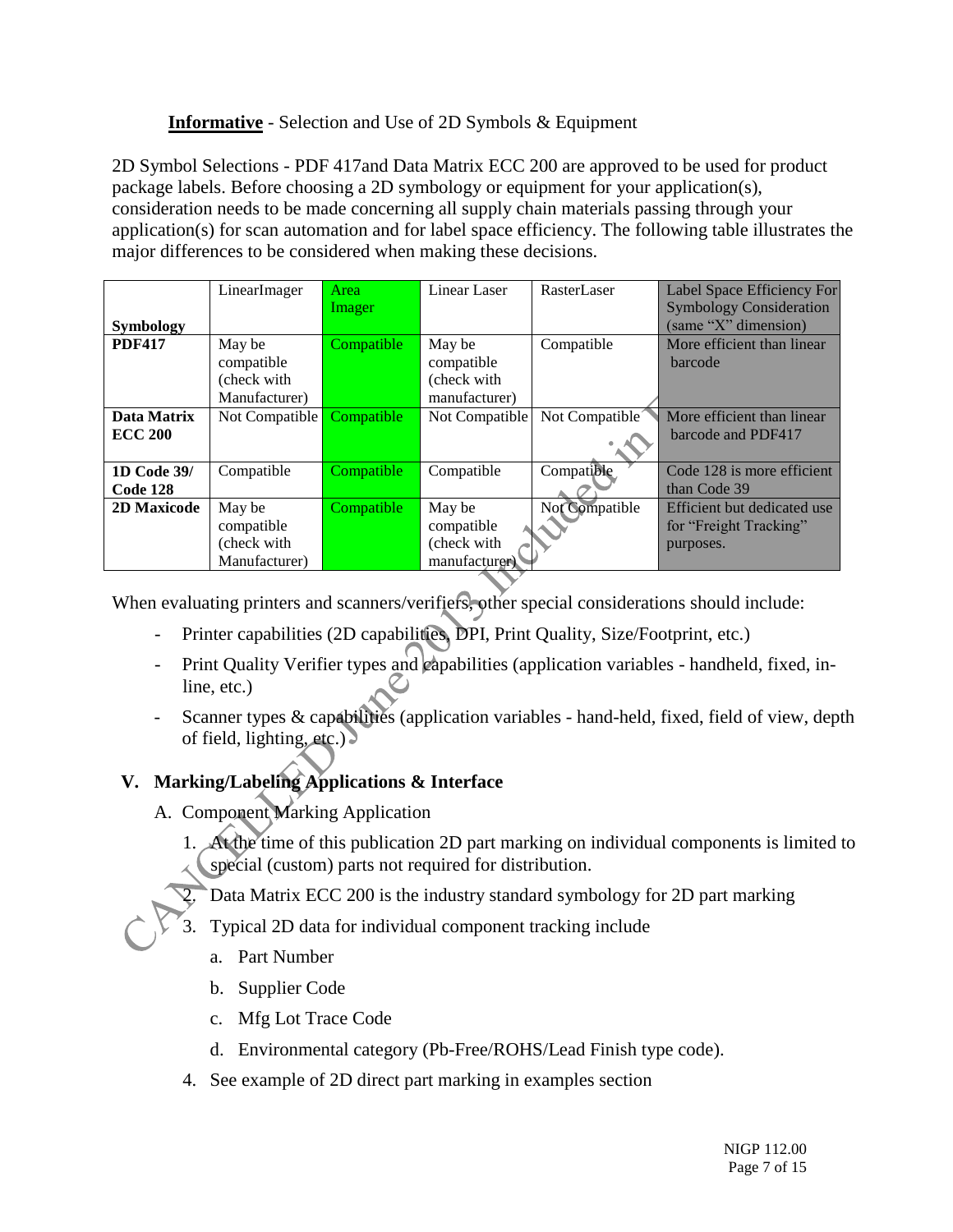- B. Product Package Labeling Application
	- 1. For product packages (inner/intermediate bags, boxes, & reels) used for stocking and manufacturing POU (Point Of Use).
- C. Shipping & Receiving Application
	- 1. Shipping Carton (Single Item/Single PO)
	- 2. Mixed Load
	- 3. Master (Packlist/Delivery with Single Part#)
	- 4. Content Summary Label (for contents of Mixed Load Container)
- D. Unit Pack Label (See Product Package Labeling Application)
- E. Interface
	- 1. 1-Dimensional Barcode When scanning 1D barcode data into your application you may need an interface tool such as a simple hard wedge to emulate a keyboard entry. Other (middleware/software scripting) tools may also be necessary if parsing of data identifiers from actual data is not desired within the application.
	- 2. 2-Dimensional Matrix A middleware/software scripting tool is recommended for parsing of data identifiers from actual data and for custom scripting (buffer) of desired data for each recognized application.

Note: There are many solution options in the Auto-Id industry that will support your needs, whether it is within the scanner, individual workstations, or your local/global

Charles June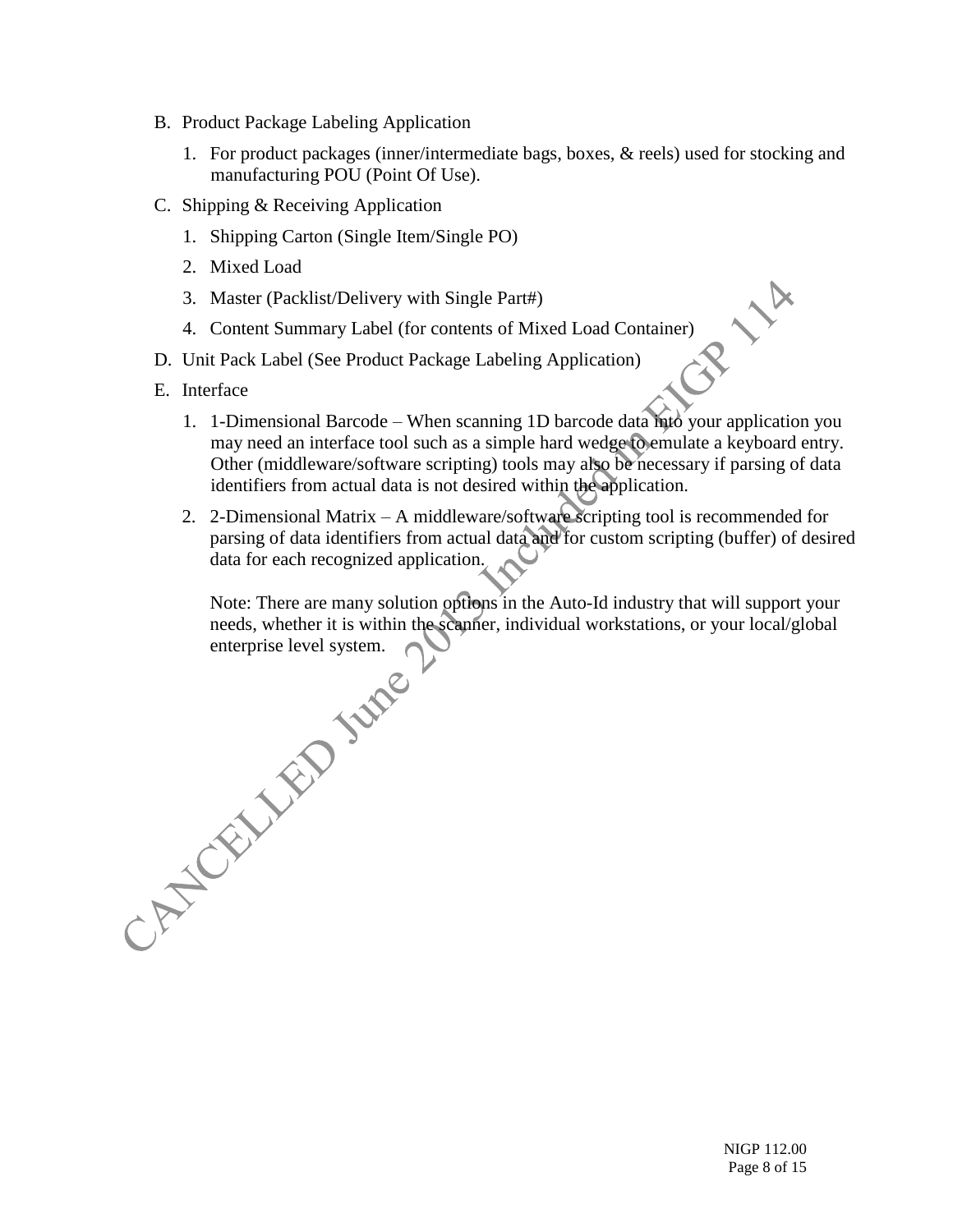### **VI. Examples of 1D & 2D Marking and Labeling**

**Figure 1** - Component Marking (not required for distribution at the time of this publication)

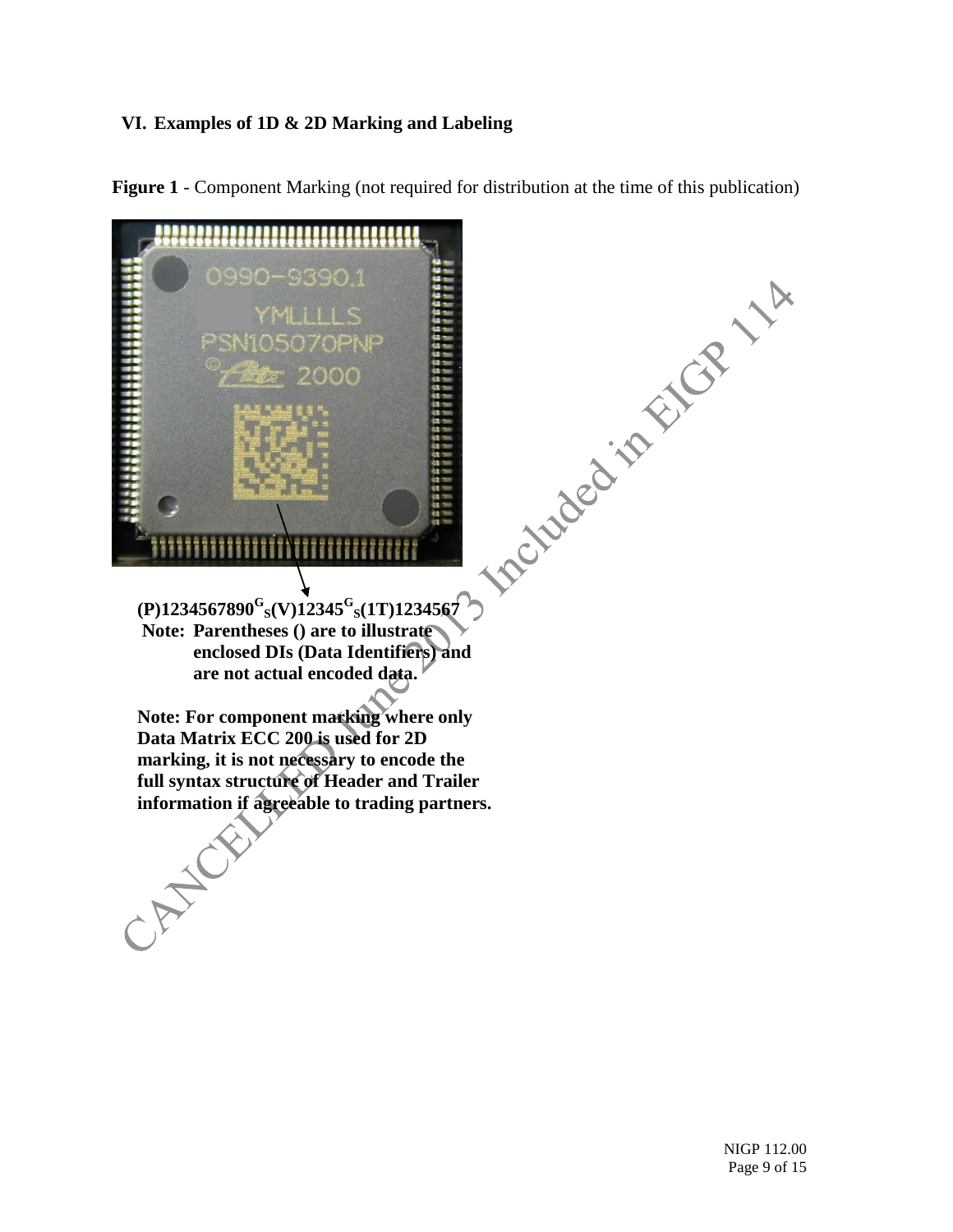**Figure 2** – NEDA Recommended **"Product Package Label"** (Code 128 barcode with reserved area for future 2D Data Matrix ECC200). Label size and data layout is defined by supplier.



Field titles following the DI's are not included in the actual barcode data.

NOTE: Industry Standard Data Identifiers (in parentheses) are included in the barcode. The Data Field titles following the DI's are not included in the actual barcode data.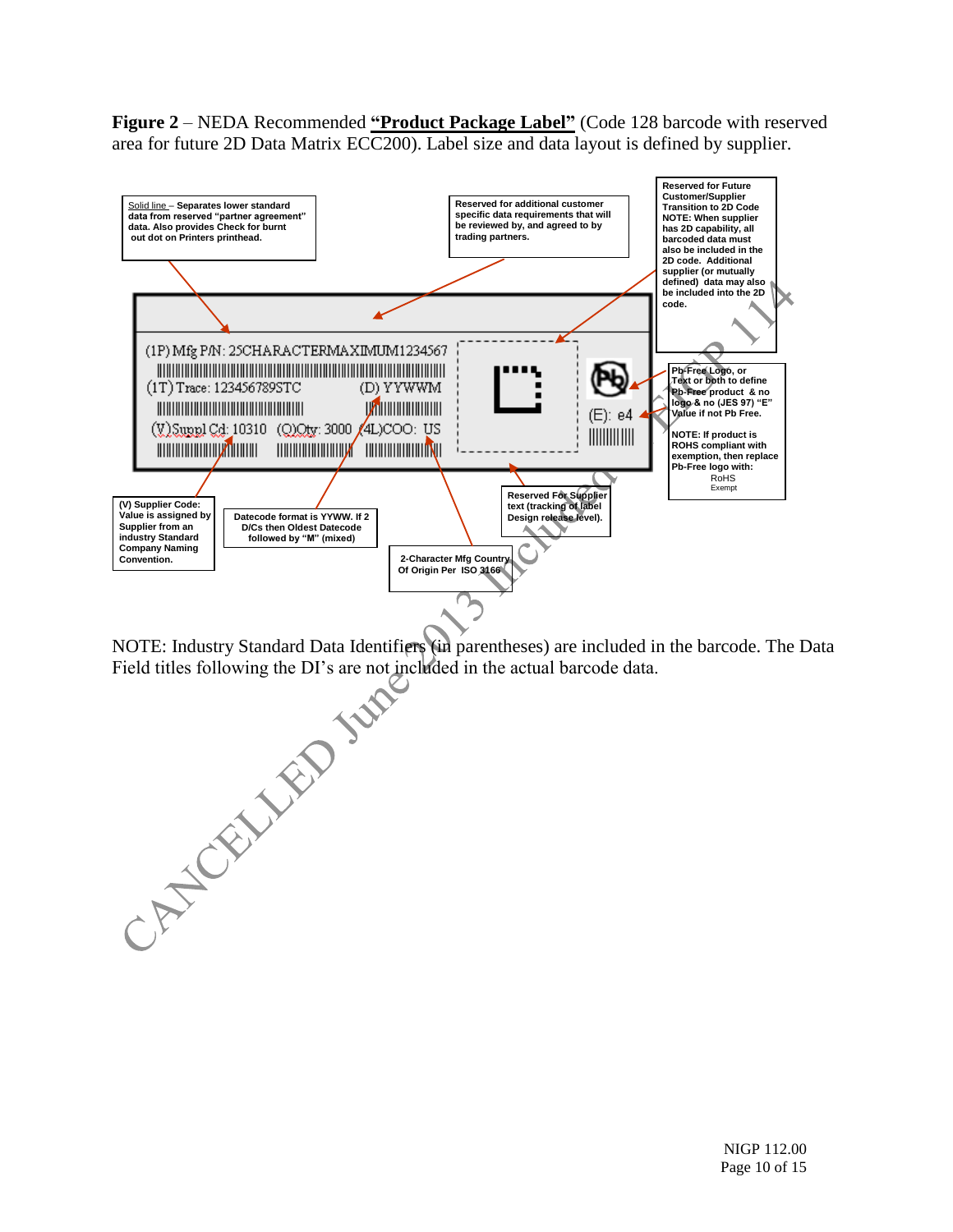**Figure 3** – Minimum Requirements for NEDA Recommended "**Shipping & Receiving Labels"**

Shipping Carton, Single Item (Part Number) Load (industry standard size of 4" wide by 6.5" long (height)

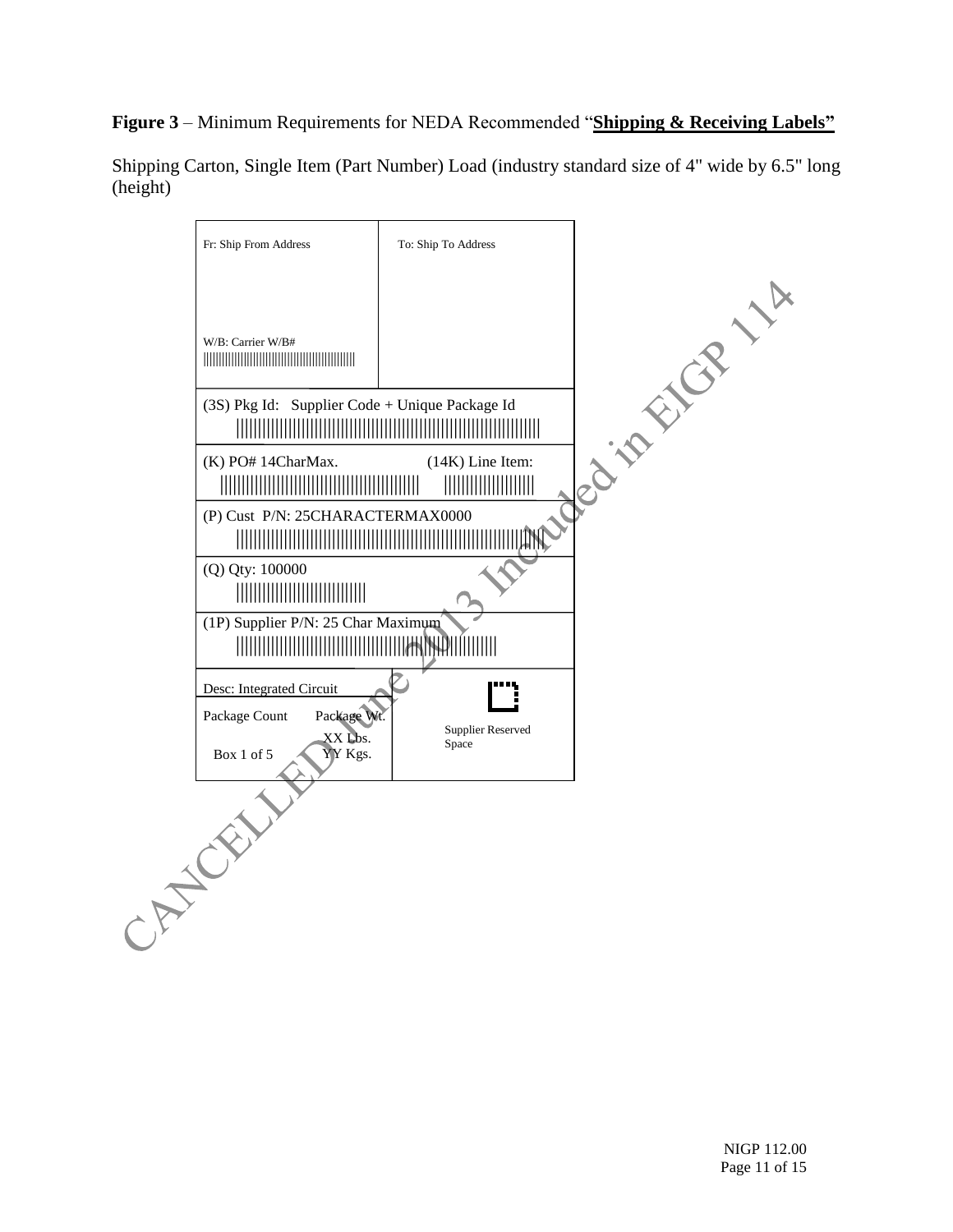**Figure 4** – Minimum Requirements for NEDA Recommended **"Shipping & Receiving Labels" for "MIXED LOADs** (industry standard size of 4" wide by 6.5" long (height)

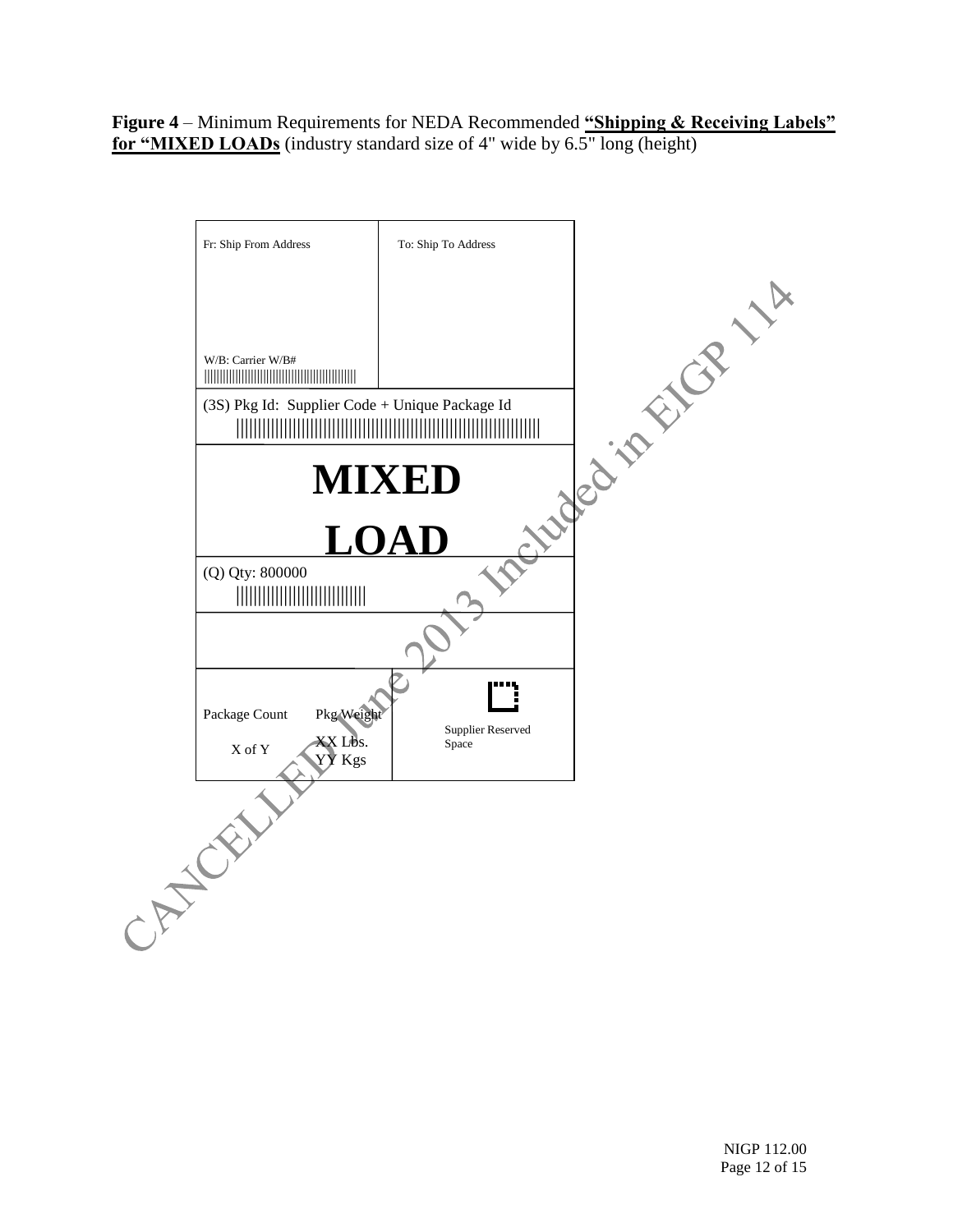## **Figure 5** – Minimum Requirements for NEDA Recommended "Shipping & Receiving Labels" **2D Content Label for "MIXED LOADs** (industry standard size of 4" wide by 6.5" long (height) **NOTE: For Distributors & Suppliers who are 2D capable**

# *Data Element Syntax for 2D Symbols*

The encoding shall be as described in ISO/IEC 15434, using "Format 06", using Data Identifiers. The first seven characters shall be " $[$ )>R<sub>s</sub>06<sup>G</sup><sub>s</sub>". For Data Identifier messages the last 2 characters, " $R_{S_{\text{D}_T}}^{\text{E}}$ ", are fixed (Format Trailer) for this application. When data elements are combined within a two dimensional symbol, the "<sup>G</sup><sub>S</sub>" (ASCII/ISO 646 Decimal "29", Hex "1D") character and the appropriate Data Identifier shall be used to identify each of the combined fields.

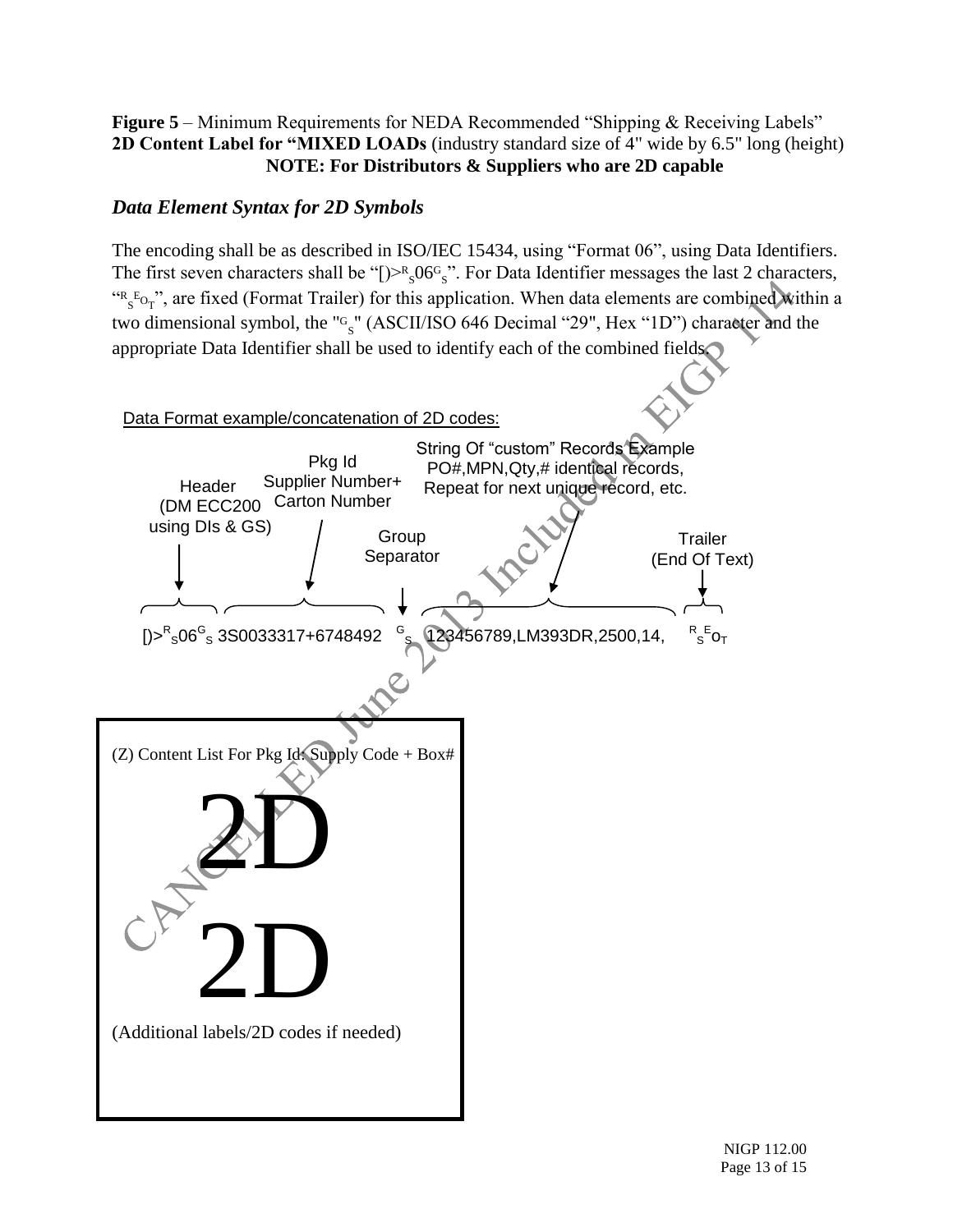**Figure 6** (**Delivery Note/Packlist Label)** – Minimum Requirements for NEDA Recommended Single Item/Single Purchase Order **Delivery Note/Packlist Label** (Backside labeling of document when all required Auto Identification is not printed directly on document at time of printing, using industry standard label size of 4" wide by 6.5" long (height)